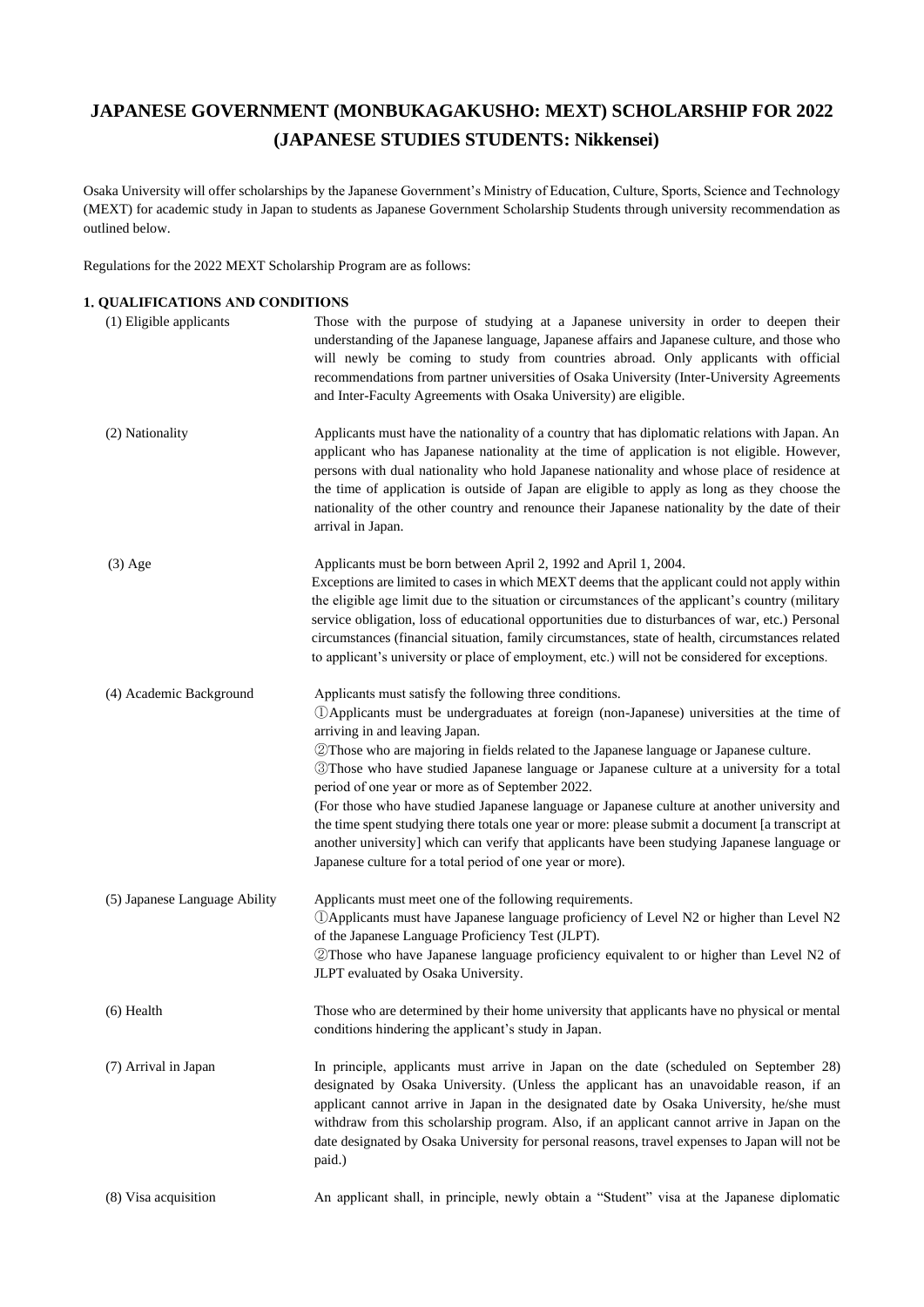mission located in the applicant's country of nationality, and enter Japan with the newly obtained residence status of "Student." Accordingly, even if the applicant already has other residence status ("Permanent resident," "Long-term resident," etc.), the applicant must change it to the "Student" status and re-enter Japan. The applicant should be aware that the original resident status of "Permanent resident" or "Long-term resident," might not be necessarily granted after the expiration of the status as a MEXT Scholarship student. Moreover, it should be noted that if the grantee comes to Japan without newly obtaining the "Student" visa, the provision of the scholarship will be stopped.

#### (9) Non-Eligibility

Those who meet any one of the following conditions are ineligible. If identified ineligible after being selected as a scholarship student, the applicant must withdraw from the scholarship.

- 1. Those who are military personnel or military civilian employees at the time of their arrival in Japan or during the period of the payment of the scholarship
- 2. Those who cannot arrive in Japan on the date (scheduled on September 28) designated by Osaka University
- 3. Those who are previous grantees of Japanese Government (MEXT) Scholarship in the past (including those who withdraw from the scholarship program after the arrival in Japan). However, it does not apply to those receiving the MEXT Honors Scholarship in the past, because MEXT Honors Scholarship does not regard them as MEXT Scholarship Students.
- 4. Those who are currently also applying for another program for which scholarship payments will begin in fiscal 2022 through a Japanese Government (MEXT) scholarship scheme including Embassy Recommended Japanese Government (MEXT) Scholarship for Japanese Studies Students.
- 5. Those who are already enrolled in a Japanese university or other institution with a residence status of "Student," or who are going to be enrolled, or plan to enroll, in a Japanese university or other institution as a privately-financed international student from the time of application until the commencement of the period for payment of the MEXT scholarship. However, this stipulation does not apply to privately-financed international students who, even though they are enrolled, or are planning to enroll, in a Japanese university or other institution, verifiably return to their home country at the time of the scholarship application, and newly acquire the "Student" residence status and come to Japan.
- 6. Those who are planning to receive scholarship money from an organization other than MEXT (including a government organization of the applicant's country) on top of the scholarship money provided by MEXT after the start of the scholarship payment period.
- 7. Holders of dual nationality at the time of application who cannot verify that they will give up Japanese nationality by the time of their arrival in Japan.
- (10) Return and Continue to Study after the End of the Scholarship Period

Applicants must assure that they return to their home country by the end of the final month of the scholarship period and continue to study Japanese language and culture at the undergraduate program of their institution which applicants had enrolled at the time of the arrival in Japan. If a grantee fails both conditions, he/she may be ordered to return the entire amount of the scholarship paid during the scholarship period. Please do not recommend those who are uncertain about returning and continuing to study at his/her home institution after the end of the scholarship period

(11) Others:

MEXT Scholarship will be granted those who are willing to contribute to mutual understanding between Japan and their home country by participating in activities at schools and communities during their study in Japan while contributing to the internationalization of Japan. They shall also make efforts to promote relations between the home country and Japan by maintaining close relations with the university attended after graduation, cooperating with the conducting of surveys and questionnaires, and cooperating with relevant projects and events conducted by Japanese diplomatic missions after they return to their home countries.

**2. Period of Scholarship**: The scholarship period is scheduled for 11 months from October 2022 to August 2023. (Extension of the scholarship period is not permitted.)

#### **3. SCHOLARSHIP**

(1) Allowance Actual amount of scholarship benefits: 120,000 yen per month Note that the monetary amount is subject to change due to budgetary reasons each fiscal year. If a grantee is absent from the university for an extended period, the scholarship shall be suspended for that period.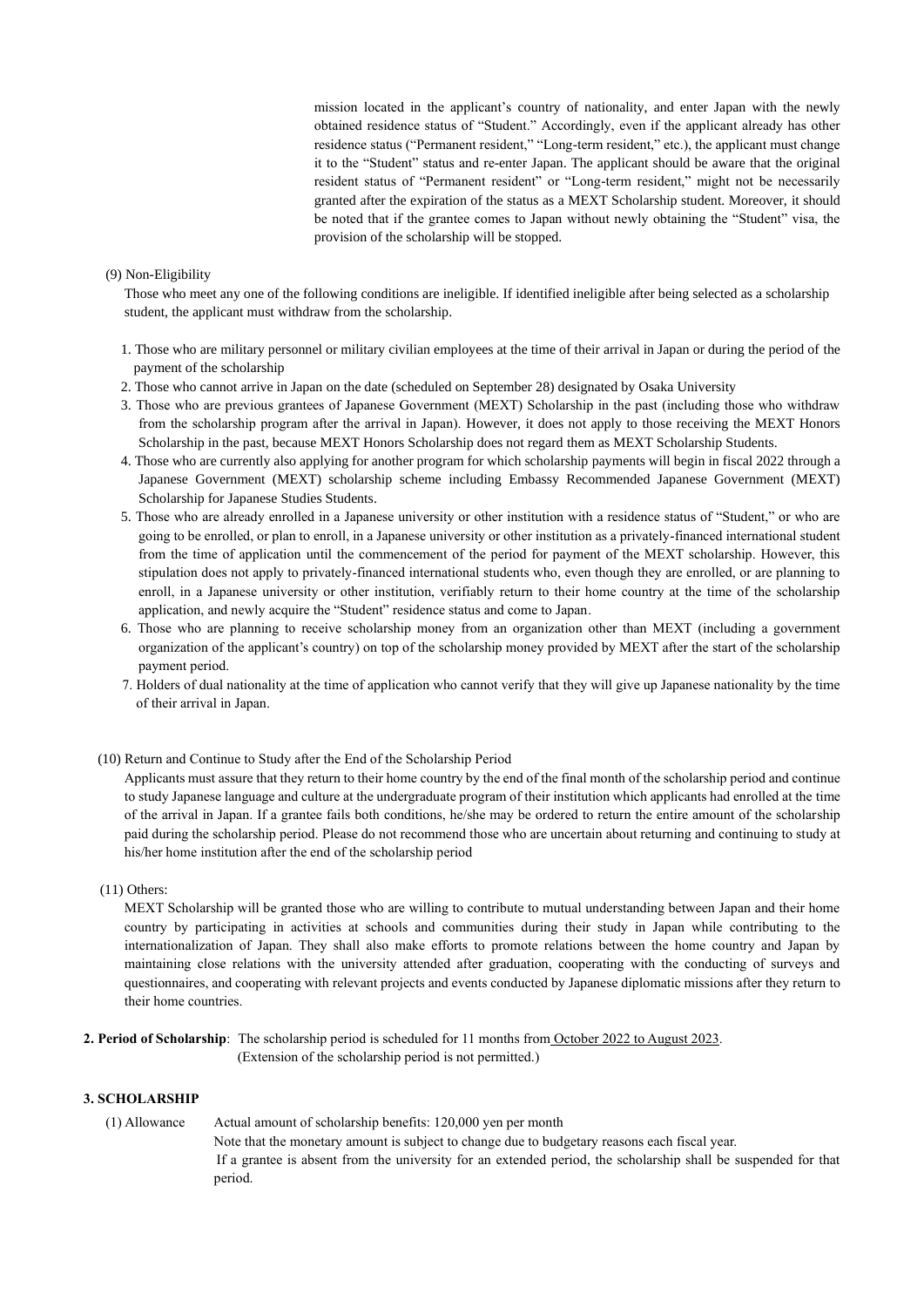## (2) Travel Expenses

| 1. Transportation to Japan:   | The grantee will be supplied, according to his/her itinerary and route designated by MEXT,<br>with an economy-class airplane ticket for the flight from the international airport closest to the<br>grantee's residence (in principle, the country of nationality) to an international airport in Japan<br>used on the normal route to the Osaka University.<br>The grantee shall bear at his/her own expense all costs related to domestic travel from the<br>grantee's residence to the nearest international airport, airport taxes, airport usage fees, special<br>taxes necessary for travel, travel expenses within Japan (including airline transit costs), travel<br>insurance expenses, carry-on luggage or unaccompanied baggage expenses, etc.<br>The grantee shall also bear at his/her own expense travel and lodging costs incurred in a third<br>country if the grantee must travel to a third country before coming to Japan for visa purposes<br>because there are no Japanese diplomatic missions in his/her country, if there are no direct<br>flights from the grantee's country of residence to Japan. MEXT will provide an economy-class<br>airline ticket from the grantee's country of residence to the said third country, and from the<br>third country to an international airport in Japan used on the normal route to Osaka University.                                                                                                                                                                                                                                    |  |  |
|-------------------------------|---------------------------------------------------------------------------------------------------------------------------------------------------------------------------------------------------------------------------------------------------------------------------------------------------------------------------------------------------------------------------------------------------------------------------------------------------------------------------------------------------------------------------------------------------------------------------------------------------------------------------------------------------------------------------------------------------------------------------------------------------------------------------------------------------------------------------------------------------------------------------------------------------------------------------------------------------------------------------------------------------------------------------------------------------------------------------------------------------------------------------------------------------------------------------------------------------------------------------------------------------------------------------------------------------------------------------------------------------------------------------------------------------------------------------------------------------------------------------------------------------------------------------------------------------------------------------------------------------------|--|--|
|                               | In principle, the address given in the space for "Your address before departure for Japan" on<br>the application form shall be recognized as the "residence," and the airline ticket will be<br>arranged for a flight from the international airport nearest to that address. Except for cases<br>when the grantee must travel to a third country to obtain a visa, MEXT will not provide an<br>airline ticket for cases of travel to Japan from a country other than the grantee's country of<br>nationality due to the grantee's personal circumstances.                                                                                                                                                                                                                                                                                                                                                                                                                                                                                                                                                                                                                                                                                                                                                                                                                                                                                                                                                                                                                                              |  |  |
| 2. Transportation from Japan: | Based on the application by the grantee, MEXT will provide an airline ticket to grantees who<br>shall complete the study course at Osaka university and return to the home country by the end<br>of the final month of the scholarship period (See "2. PERIOD OF SCHOLARSHIP")<br>designated by MEXT.<br>MEXT, in principle, shall provide an economy-class airline ticket<br>from an international airport in Japan used for the normal route from Osaka university to the<br>international airport (in principle, in the country of nationality) nearest to the returning grantee's<br>residence. The grantee shall bear at his/her own expense all costs related to travel from the<br>grantee's residence in Japan to the nearest international airport, airport taxes, airport usage fees,<br>special taxes necessary for travel, travel expenses within the country of nationality (including<br>airline transit costs), travel insurance expenses, carry-on luggage or unaccompanied baggage<br>expenses, etc. If a grantee returns to the home country before the end of the scholarship period<br>due to personal circumstances, or reasons stated in "4. SUSPENSION OF PAYMENT OF<br>SCHOLARSHIP", MEXT will not pay for the returning travel expenses. If a grantee will also<br>not return to his/her home country by the end of the final month of the scholarship period, or<br>will not resume his/her studies at the undergraduate program of their home institution which<br>had enrolled at the time of the arrival in Japan, MEXT will not pay for the returning travel<br>expenses. |  |  |

(3) Tuition etc.: Entrance examination fees, enrollment fees and tuition fees will be borne by Osaka University.

#### **4. SUSPENSION OF PAYMENT OF SCHOLARSHIP**

Payment of the scholarship will be cancelled for the reasons given below. Should any of the following reasons apply, the grantee may be ordered to return a part of, or all of, the scholarship paid up to that time. Payment of the scholarship may also be stopped during the period up to the decision on the disposition of the matter

- 1. A grantee is determined to have made a false statement on his/her application.
- 2. A grantee violates any article of his/her pledge to the Minister of Education, Culture, Sports, Science and Technology.
- 3. A grantee violates any Japanese laws and is sentenced and imprisoned for an indefinite period or for a period of exceeding 1 year.
- 4. A grantee is suspended from his/her university or receives other punishment, or is removed from enrollment; as a disciplinary action in accordance with school regulations of the accepting university.
- 5. It has been determined as impossible for the grantee to complete the course by the end of the final month of the scholarship period due to poor academic grades or suspension or leave of absence from the university.
- 6. A grantee came to Japan without newly acquiring the "Student" residence status, or changed his/her residence status to one other than "Student".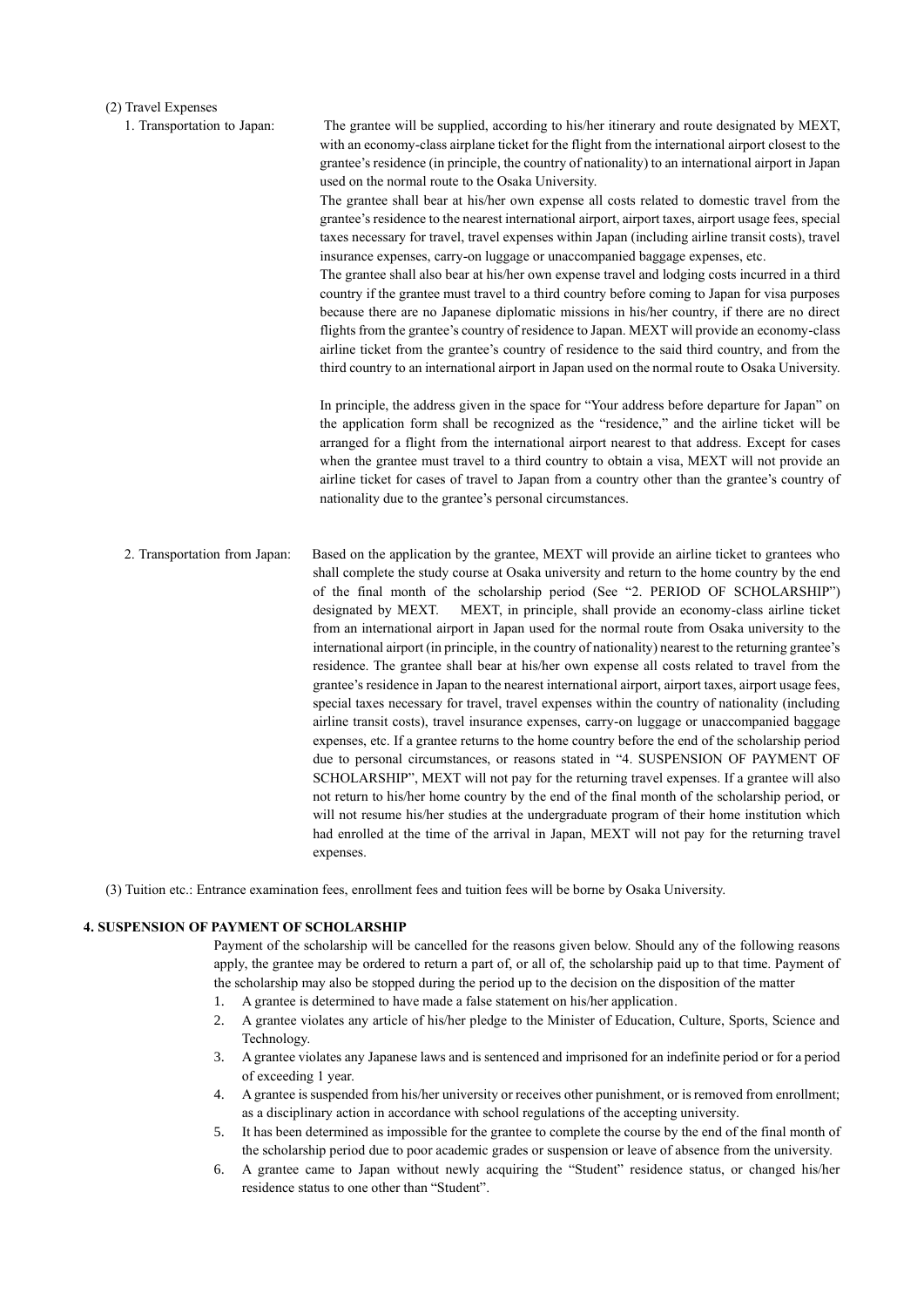- 7. A grantee has received another scholarship (excluding those specified for research expenditures)
- 8. A grantee does not return to his/her home country by the end of the final month of the scholarship period and does not continue to study Japanese language and culture at the undergraduate program of his/her institution which had enrolled at the time of the arrival in Japan.

# **5. Recommendation procedures and selection**

| (1) Recommendation | The representative of home university will carefully screen and select especially outstanding<br>applicants in need of financial assistance, send the necessary documents using the separate<br>forms, and submit the recommendations to Osaka University. |
|--------------------|------------------------------------------------------------------------------------------------------------------------------------------------------------------------------------------------------------------------------------------------------------|
| (2) Selection      |                                                                                                                                                                                                                                                            |
|                    | The Selection Committee of Osaka University will review and choose candidates who are<br>recommended by the head of their home university, and based on this, Osaka University will<br>recommend the selected candidates to the MEXT.                      |

## (3) Documents to be submitted

The documents to be submitted are as follows. Please submit the documents by e-mail first, and then send them by post according to the instructions of Osaka University.

| Documents to be                  | <b>Notes</b>                              | The deadline and how to submit |                         |  |
|----------------------------------|-------------------------------------------|--------------------------------|-------------------------|--|
| submitted                        |                                           | via E-mail                     | via POST                |  |
| 1) Application form              | · A digital image of your photo must      |                                |                         |  |
|                                  | be pasted. The data should be the image   |                                |                         |  |
|                                  | of your upper half body taken from        |                                |                         |  |
|                                  | front with no hat within the last 6       |                                |                         |  |
|                                  | months.                                   |                                |                         |  |
|                                  | • When applicants will send it by post,   |                                |                         |  |
|                                  | it must be printed on both sides of the   |                                |                         |  |
|                                  | paper. Also, applicants must sign for the |                                |                         |  |
|                                  | signature block by themselves with their  |                                |                         |  |
|                                  | handwriting.                              |                                | Regarding the           |  |
| Certificate of university<br>2)  | Written in English or Japanese            | submitted via<br>he<br>to      | submission by post,     |  |
| enrollment                       |                                           | email                          | please follow the       |  |
| 3) Certified academic transcript | · Copies are acceptable                   | by March 10, 2022              | instructions from Osaka |  |
| issued by the university where   | · Please mark subjects related to         |                                | University.             |  |
| applicant is<br>currently<br>the | Japanese language or Japanese culture     |                                |                         |  |
| enrolled for all academic years  | with $\bullet$                            |                                | (one copy for each      |  |
| up to the current grade          | • Written in Japanese or in English       |                                | document, printed both  |  |
| 4) Letter of Recommendation      | addressed to                              |                                | sides)                  |  |
| from the head of the university  | the president of Osaka University         |                                |                         |  |
| where the applicant is currently |                                           |                                |                         |  |
| enrolled                         |                                           |                                |                         |  |
| 5)Letter of Recommendation       | using the prescribed form by Osaka        |                                |                         |  |
| from an academic advisor         | University                                |                                |                         |  |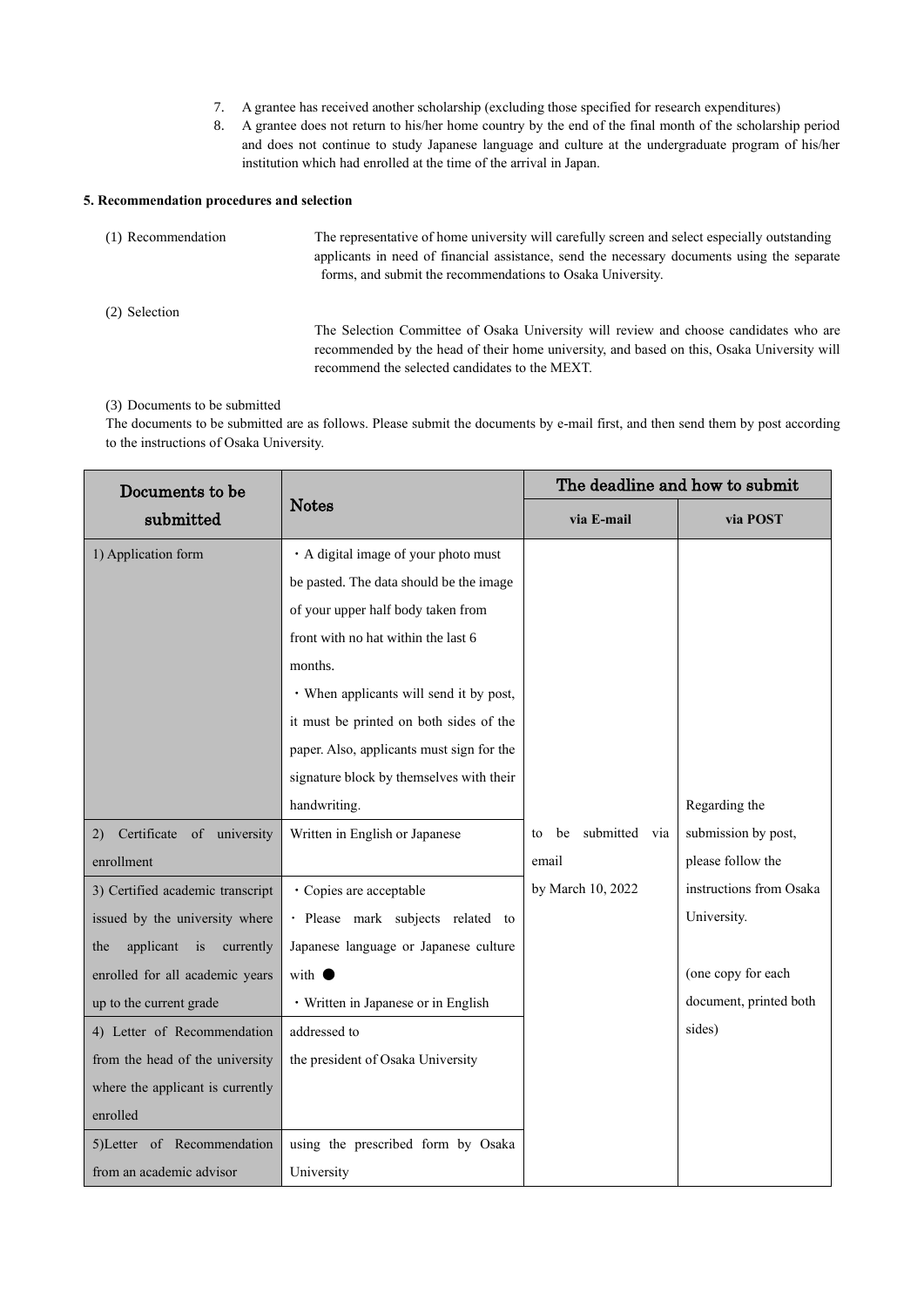| 6) Identification document      | A copy of the applicant's passport (the   |                              |                           |
|---------------------------------|-------------------------------------------|------------------------------|---------------------------|
|                                 | page with photo, nationality, date of     |                              |                           |
|                                 | issue/expiration) or the family register  |                              |                           |
| 7) A copy of the Certificate of | In case it is not possible to submit JLPT |                              |                           |
| Japanese Language Proficiency   | certificate,<br>Japanese<br>Language      |                              |                           |
| Test (JLPT) of Level N2 or      | Proficiency Verification written by       |                              |                           |
| higher than Level N2            | Japanese language instructor of the       |                              |                           |
|                                 | home university is also acceptable.       |                              |                           |
| 8) Questionnaire for online/    |                                           | to be submitted via          |                           |
| telephone interview             |                                           | email                        |                           |
|                                 |                                           | by March 8, 2022             |                           |
| 9) Questionnaire for Air-Ticket |                                           | be submitted via<br>to       |                           |
| to Japan                        |                                           | email                        |                           |
|                                 |                                           | by March 10, 2022            |                           |
| 10) Application Checklist /     |                                           | to be submitted via          | Regarding the             |
| <b>Cover Letter</b>             |                                           | email                        | submission by post,       |
|                                 |                                           | by March 10, 2022            | please follow the         |
|                                 |                                           |                              | instructions from Osaka   |
|                                 |                                           |                              | University.               |
| 11) A document which proves     | This is only to be submitted by           | Xonly if necessary           | <b>Xonly</b> if necessary |
| that the applicant has been     | applicants whose transcript does not      |                              | Regarding the             |
| studying Japanese language or   | prove that he/she has studied Japanese    | submitted<br>be<br>via<br>to | submission by post,       |
| Japanese culture for            | language or Japanese culture for one      | email                        | please follow the         |
| one year or more                | year or more.                             | by March 10, 2022            | instructions from Osaka   |
|                                 |                                           |                              | University.               |

(4) Other notes

- i. The above documents must be drawn up in either Japanese or English, drafted using a word processing software etc. and printed out on A4 paper. (For documents in other languages, a Japanese or English translation must be attached.)
- ii. Note that the application documents above will not be reviewed if: 1) they have false statement, 2) they have not been completed correctly, or 3) required documents are missing. Moreover, application documents submitted after the deadline will also be rejected
- iii. Submitted documents will not be returned under any circumstances.
- ix. Home universities are responsible to verify that the applicants are in good health both physically and mentally and that the applicant's condition will not affect his/her academic studies at Osaka University.

# **6. Results**

The results will be notified to home universities around the end of June 2022.

## **7. Important Notes**

(1) The purpose of this scholarship program is not to obtain a diploma. Therefore, the recipient cannot be enrolled as an undergraduate at a university or as a graduate studying for his/her master's degree or doctorate at a graduate school as a Japanese-governmentsponsored international student during this program or upon its completion.